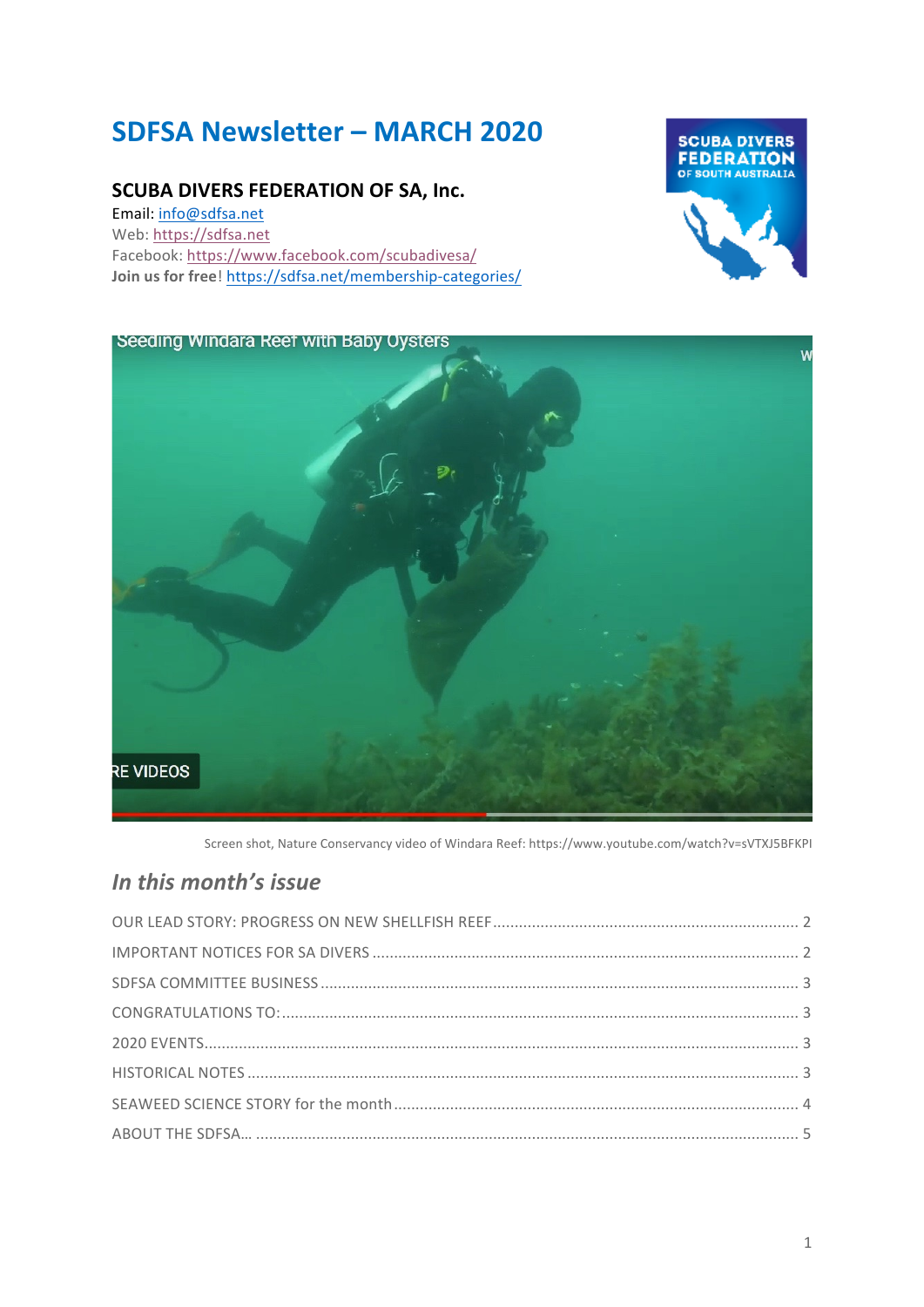# OUR LEAD STORY: PROGRESS ON NEW SHELLFISH REEF

Planning has begun for a new shellfish reef just down the coast from Adelaide. Two hectares of reef will be constructed of limestone and recycled shellfish with the possibility of increasing the size at a later date. Three locations are under review: Glenelg, between the Glenelg jetty and West Beach boat ramp; O'Sullivan Beach, between Christies Beach and O'Sullivan Beach boat ramp; and Port Noarlunga, between Port Noarlunga ietty and the Onkaparinga River mouth, within the Encounter Marine Park Port Noarlunga Sanctuary Zone.

The original oyster reefs that provided habitat for a robust fishery for South Australia were decimated in the 1800s and early 1900s due to overharvesting and dredging. In 2014, the State government committed funds to reintroduce shellfish reefs as one of several approaches to revitalize the marine environment for fishing and tourism. The Windara shellfish restoration reef at Ardrossan on the Yorke Peninsula, the first of its kind in South Australia and now the largest outside of the United States, has made the case for the role of artificial reefs in habitat restoration and the reemergence of native oyster beds.

In partnership with the State, The Nature Conservancy held several community consultations this February to explore each of the proposed locations for a new reef. Sixty people attended the community meeting held at the Christies Beach SLSC, supporting the initiative but with some opposition to the location of the proposed reef anywhere near to the Onkaparinga River mouth in Port Noarlunga, noting that a new structure there may adversely affect popular surf breaks in the area. However, the Port Noarlunga location may have support because it lies within the marine sanctuary zone, a popular snorkel and dive venue with a prohibition on fishing.

The final location for the new reef will be announced later this year. The Scuba Divers Federation of South Australia (SDFSA) will post the information as soon as it becomes available.

For those interested in the science and engineering for shellfish reefs, follow the Australian Shellfish Reef Restoration Network meeting & 11th International Conference on Shellfish Restoration, to be being held at Port Stephens, NSW from 17-20th March 2020.

# IMPORTANT NOTICES FOR SA DIVERS

#### **SDFSA WILL BE AT SCIENCE ALIVE! 2020**

Now in its fifteenth year, this much loved event celebrating science and promoting science study and careers will be held at the Adelaide Showground 7-9 August. **Experiencing Marine Sanctuaries** and **the SDFSA** will have two booths located together, to promote our shared interest in getting young people and their families excited about the science of the marine environment and related career opportunities. 

The SDFSA will present information on the history and science of diving, citizen science diving initiatives across Australia, career opportunities that require dive skills, and training programs for divers. EMS will have its wildly popular Virtual Reality experience available. Be sure to attend this **year!** And we may be looking for volunteers for our booth as well. Stay tuned!

#### **APRIL IS GLOBAL CITIZEN SCIENCE MONTH**

Go to www.CitizenScienceMonth.org to find events near you, calls to action across April, and projects you can start.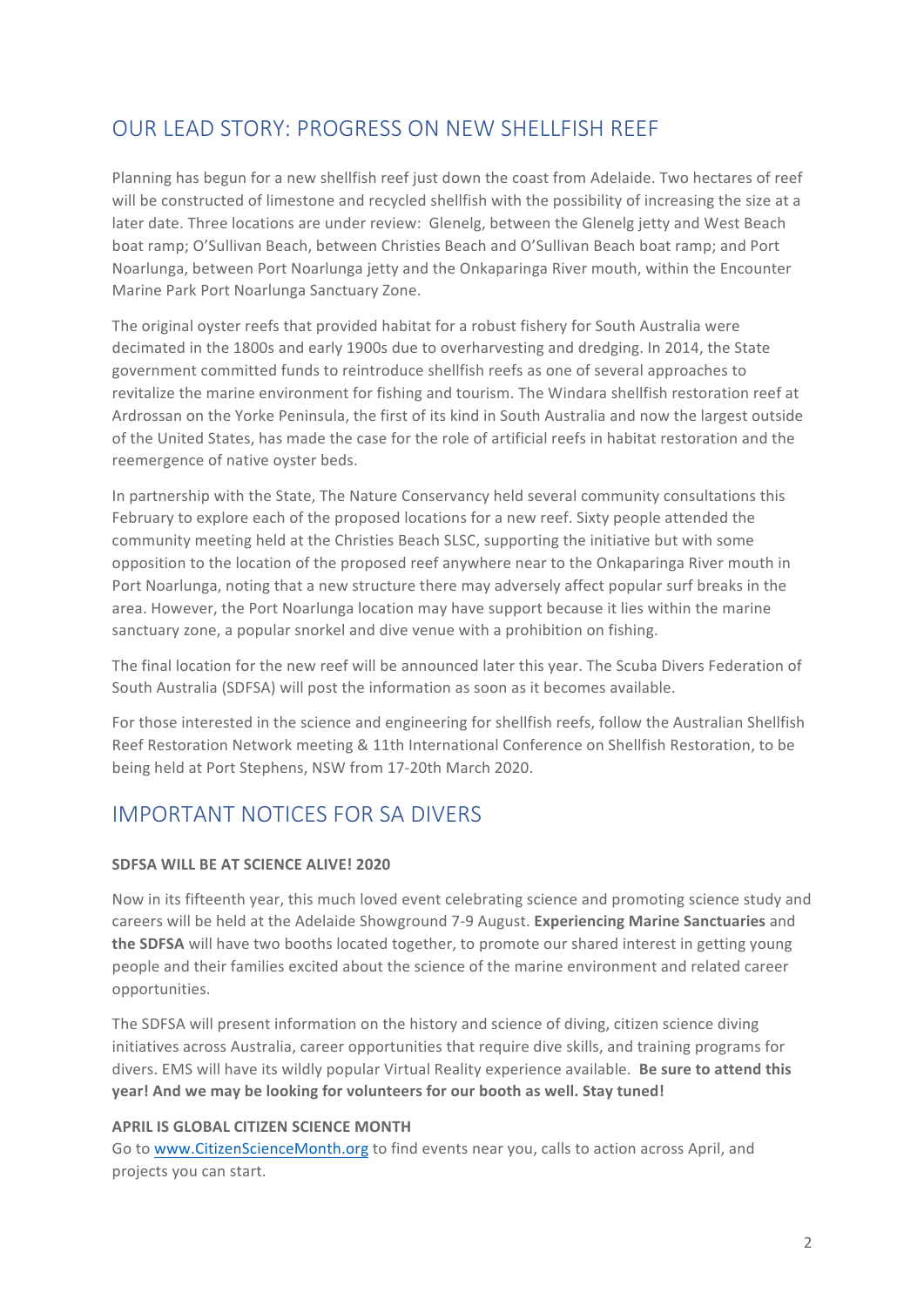# SDFSA COMMITTEE BUSINESS

The Committee is holding a **strategic planning session in March** to review the success of our initiatives this year, including SA Scuba Week, our work with Onkaparinga Council to advance progress on the Port Noarlunga ietty steps and Yankalilla Council on the Rapid Bay jetty platform, and our advocacy with and submission to DPTI on the state of SA jetties. We will be exploring priorities for the next 3 to 5 years, including expanding our engagement of the diving community outside of Adelaide metro, interstate and international promotion of diving in SA and possibilities for a new wreck in metro waters. Draft plans will be circulated to the SDFSA membership for input. The regular meeting  $(4^{th}$  Wednesday of every month) may be waived in lieu of the strategic planning session.

### CONGRATULATIONS TO:

Dive Log's Vikki Ryan and Leanne Wylie on their efforts to continue DiveLog as an online magazine and keep it relevant to us all. Check out the new look for the DiveLog website! http://divelog.net.au/. 

# 2020 EVENTS

#### *South Australia:*

- **2020 OCEAN FILM FESTIVAL** WORLD TOUR Saturday 21 March, 7-10 pm, Capri Theatre, 141 Goodwood Rd, Goodwood.
- **SCIENCE ALIVE! 2020** Friday 7 August to Sunday 9 August, Adelaide Exhibition Grounds
- WORLD FISHERIES CONGRESS 2020 11 15 October, Adelaide: https://wfc2020.com.au/.

#### *Interstate/International:*

- The Australian Shellfish Reef Restoration Network meeting & 11th International **Conference on Shellfish Restoration, 17-20th March 2020, Port Stephens, NSW**
- **MIDE 2020:** Malaysia International Dive Expo 12-14<sup>th</sup> June: www.mide.com.my.
- 6th International EcoSummit Conference June 21-25, 2020, Gold Coast. There will be a session on "Restoring coasts, estuaries and wetlands: large scale science, big data and embracing technological advancement".
- Australian Marine Sciences Association/New Zealand Marine Sciences Society 2020 Conference: 5-9th July, Sydney – see https://amsa2020.amsa.asn.au/.
- **AIDE 2020:** Australia International Dive Expo 30<sup>th</sup> July to 3<sup>rd</sup> August, Sydney: www.australiadiveexpo.com
- **OZTEK CONFERENCE & OZDIVE EXPO 11-12th September 2021, Melbourne Conference &** Exhibition Centre: OZTek.com.au and OZDive.net.au.

# HISTORICAL NOTES

#### **3 NEW AIRCRAFT WRECKS DISCOVERED AT CHUUK**

Four expeditions to Chuuk (Truk) Lagoon between 2018 and 2019 discovered three new aircraft wrecks – two dive bombers and a torpedo bomber - 76 years after Operation Hailstone. Project Recover used new technology to find and repatriate Americans missing in action (MIA) during WWII. These three planes were part of a massive offensive launched by American attack aircraft on Truk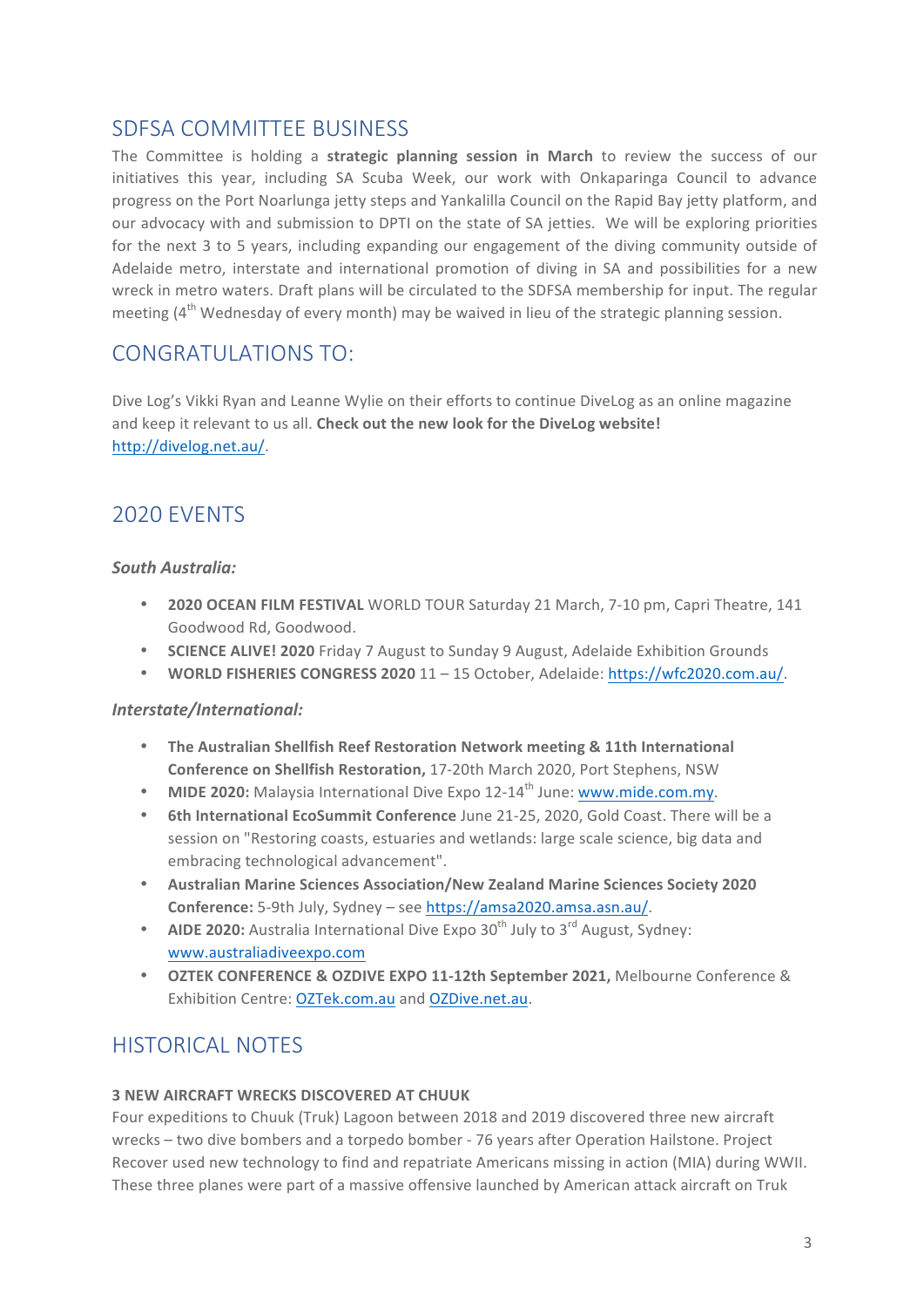Lagoon in February 1944. The remains of several US servicemen are thought to be inside the sunken aircraft. Four expeditions were made to the lagoon between April 2018 and December 2019. The onwater search took 50 days and covered nearly 70 sq.km. of seabed. The researchers used a side-scan sonar and underwater drones to spot debris from the three planes, at depths ranging from 30 to 65 metres below the surface. In an online statement, Andrew Pietruszka, an underwater archaeologist at Scripps Institution of Oceanography (and Project Recover's lead archaeologist), said, "After completing archaeological surveys of the crash sites in December 2019, the team is now assembling reports for review by the US government to potentially set into motion a process for recovering and identifying the remains of up to seven crew members associated with these aircraft."

(Source: https://www.msn.com/en-au/news/world/sunken-wwii-bombers-discovered-76-yearson/ar-BB106tWj?ocid=NL\_ENAU\_A1\_20200227\_10\_2 )

### SEAWEED SCIENCE STORY for the month

#### **1 billion year-old green plant fossils found in northern China**

It was recently reported that "Scientists have spotted in rocks from northern China what may be the oldest fossils of a green plant ever found, tiny seaweed that carpeted areas of the seafloor roughly a billion years ago and were part of a primordial revolution among life on Earth. Researchers said the plant, called *Proterocladus* antiquus, was about the size of a rice grain and boasted numerous thin branches. *Proterocladus*, a form of green algae, was one of the largest organisms of its time, and engaged in photosynthesis, transforming energy from sunlight into chemical energy and producing oxygen."

According to the Japan Times, https://www.japantimes.co.jp/news/2020/02/25/asia-pacific/sciencehealth-asia-pacific/billion-year-old-chinese-seaweed-oldest-green-plant-fossil, Proterocladus antiquus (thrived) "in shallow water while attached to the seafloor with a root-like structure" and (shared) "the seas mainly with bacteria and other microbes".

The Guardian (https://www.theguardian.com/science/2020/feb/24/tiny-chinese-seaweed-is-oldestgreen-plant-fossil-ever-found) covered the story in depth: "Proterocladus antiquus is a close relative of the ancestor of all green plants alive today," said Qing Tang, a Virginia Tech post-doctoral researcher in paleobiology who detected the fossils in rock dug up in Liaoning province near the city of Dalian and lead author of the study published in the journal Nature Ecology & Evolution. Earth's biosphere depends heavily on plants for food and oxygen. The first land plants, thought to be descendants of green seaweeds, appeared about 450m years ago.

"There was an evolutionary shift on Earth perhaps 2bn years ago from simple bacteria-like cells to the first members of a group called eukaryotes that spans fungi, plants and animals. The first plants were single-celled organisms. The transition to multicellular plants such as *Proterocladus* was a pivotal development that paved the way for the riot of plants that have inhabited the world, from ferns to sequoias to the Venus flytrap.

"Proterocladus is 200m years older than the previous earliest-known green seaweed. One of its modern relatives is a type of edible seaweed called sea lettuce. *Proterocladus* represents the oldest unambiguous green plant fossil. Fossils of possible older single-celled green plants are still a matter of debate.

"Plants were not the first to practice photosynthesis. They had an ancestor that apparently acquired the photosynthesis cellular apparatus from a type of bacterium called cyanobacterium. This